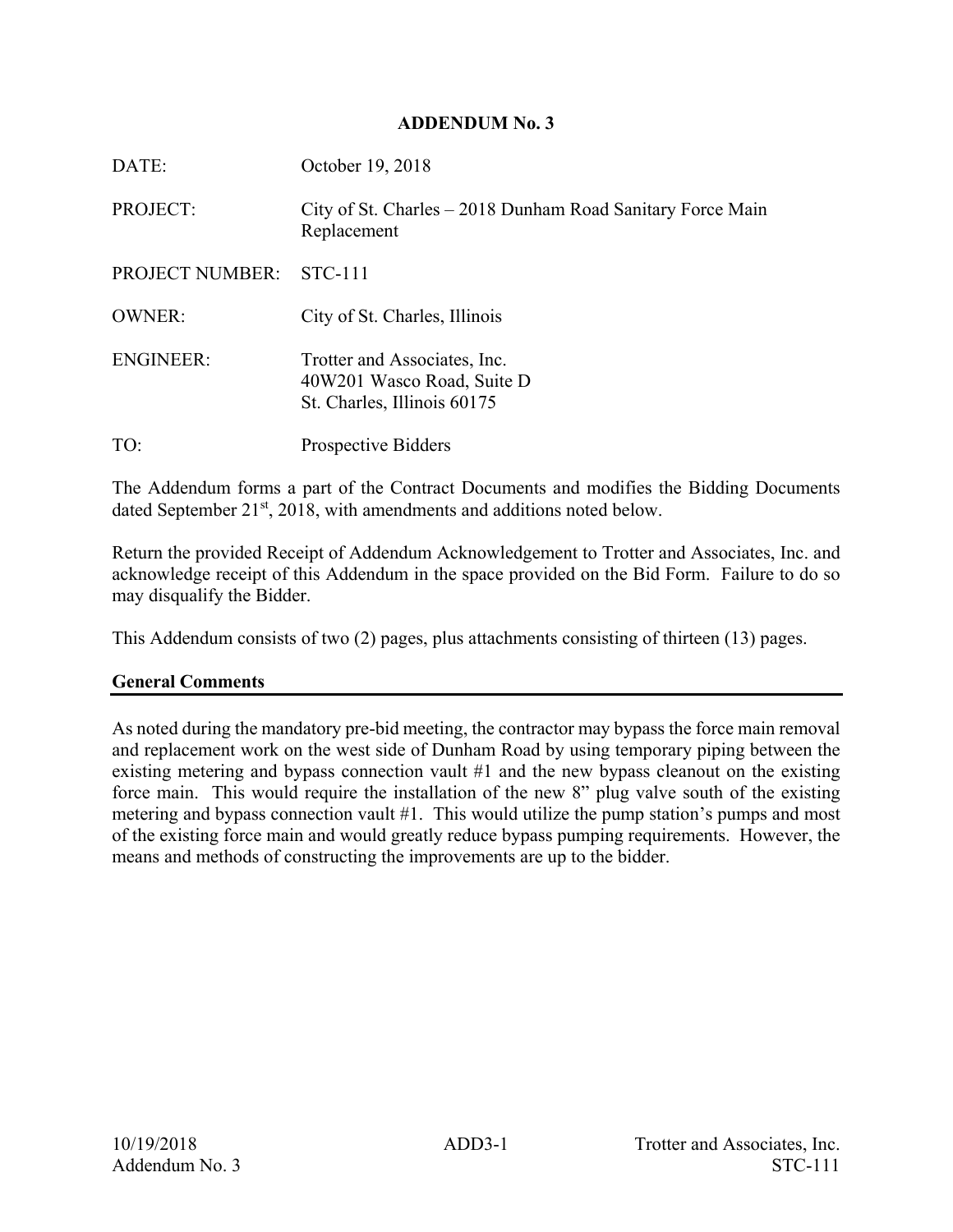## **1. Section 01 50 00 – TEMPORARY FACILITIES AND CONTROLS**

Section 01 50 00 is hereby modified:

## 1.15BYPASS PUMPING OF SANITARY FORCE MAINS

- I. Design Requirements:
	- 1. Royal Fox Lift Station No. II Bypass (Raw Sewage)
		- a. Daily Average Flow: 310 gal/min.
		- b. Peak Hourly Flow: 680 gal/min.
		- c. Sufficient capacity to pump peak flow of 700 gal/min with largest pump out of service.
	- 2. The pump station does not have provisions to facilitate bypassing of the existing force main to be replaced. Contractor may disconnect existing force main at limits of removal, install new 8" plug valve and new bypass cleanout on the existing force main, and extend temporary piping from this location to their pumping equipment between the existing metering and bypass connection vault #1 and the new bypass cleanout. Alternatively, the contractor may run discharge piping to the existing force main discharge structure, located approximately 3,000 feet south of the lift station.

## ALL ITEMS IN CONFLICT WITH THIS ADDENDUM ARE HEREBY DELETED.

## THIS ADDENDUM IS HEREBY MADE PART OF THE CONTRACT DOCUMENTS AND SHALL BE NOTED ON THE PROPOSAL.

## END ADDENDUM No. 3

| Attachments: | Section 01 50 00 – Temporary Facilities and Controls | 12 pages |
|--------------|------------------------------------------------------|----------|
|              | Addendum No. 3 Acknowledgement                       | 1 page   |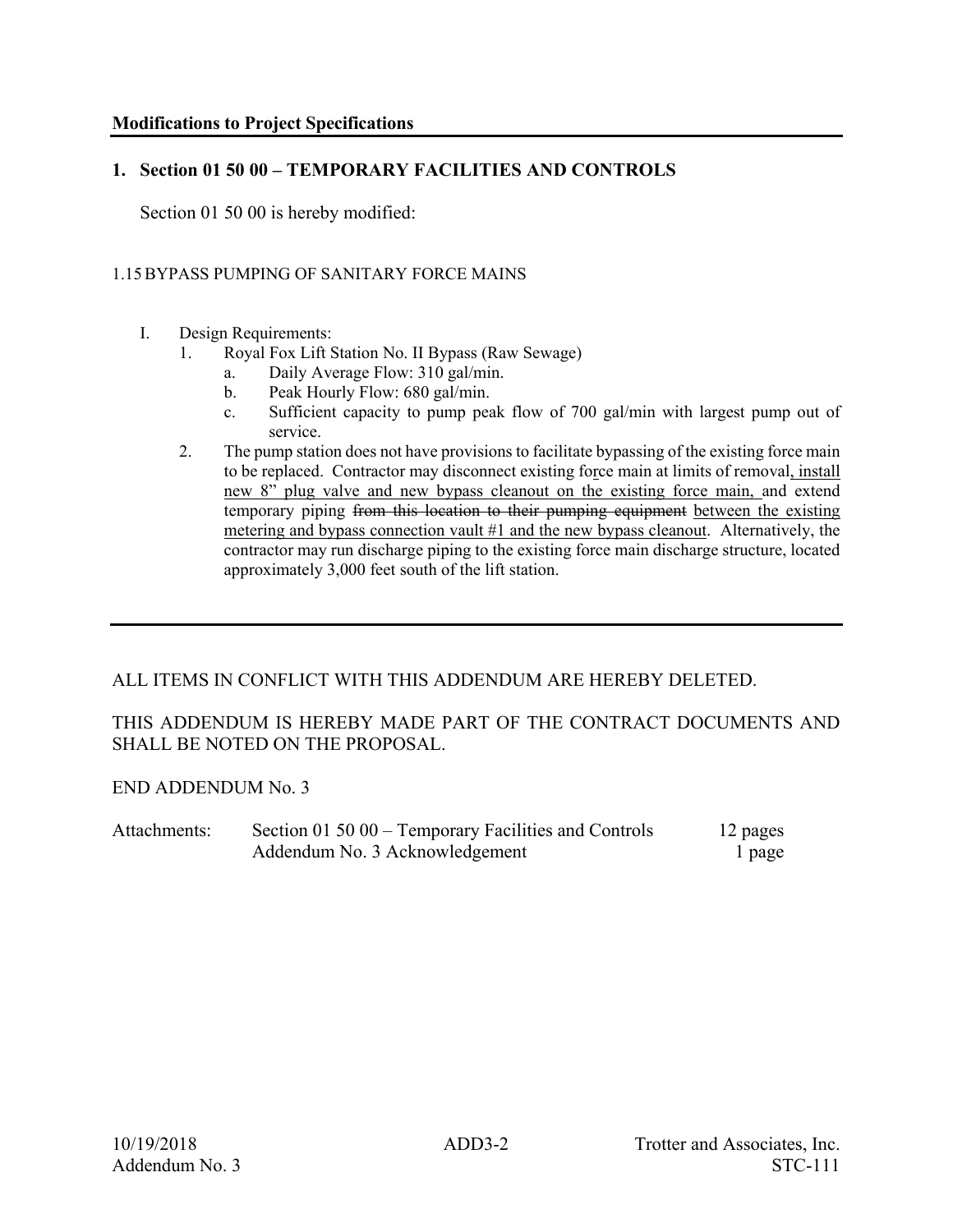## SECTION 01 50 00 ADM3 - TEMPORARY FACILITIES AND CONTROLS

### PART 1 - GENERAL

- 1.1 SECTION INCLUDES
	- A. Temporary facilities under Agreement.
	- B. Temporary Utilities:
		- 1. Temporary sanitary facilities.
	- C. Construction Facilities:
		- 1. Traffic control.
		- 2. Signs.
		- 3. Barricades.
		- 4. Direction of operations.
		- 5. Pedestrian sidewalk/bike path control.
		- 6. Public convenience and safety.
		- 7. Parking.
		- 8. Progress cleaning and waste removal.
		- 9. Project identification.
		- 10. Traffic regulation.
		- 11. Bypass pumping of sanitary force main.
	- D. Temporary Controls:
		- 1. Erosion and sediment control.
		- 2. Noise control.
		- 3. Pollution control.
	- E. Removal of utilities, facilities, and controls.

#### 1.2 REFERENCES

- A. ASTM International:
	- 1. ASTM E 84 Standard Test Method for Surface Burning Characteristics of Building Materials.
	- 2. ASTM E 90 Standard Test Method for Laboratory Measurement of Airborne Sound Transmission Loss of Building Partitions and Elements.
	- 3. ASTM E 119 Standard Test Methods for Fire Tests of Building Construction and Materials.
- B. Traffic Control and Protection
	- 1. Illinois Department of Transportation, Standard Specifications for Road and Bridge Construction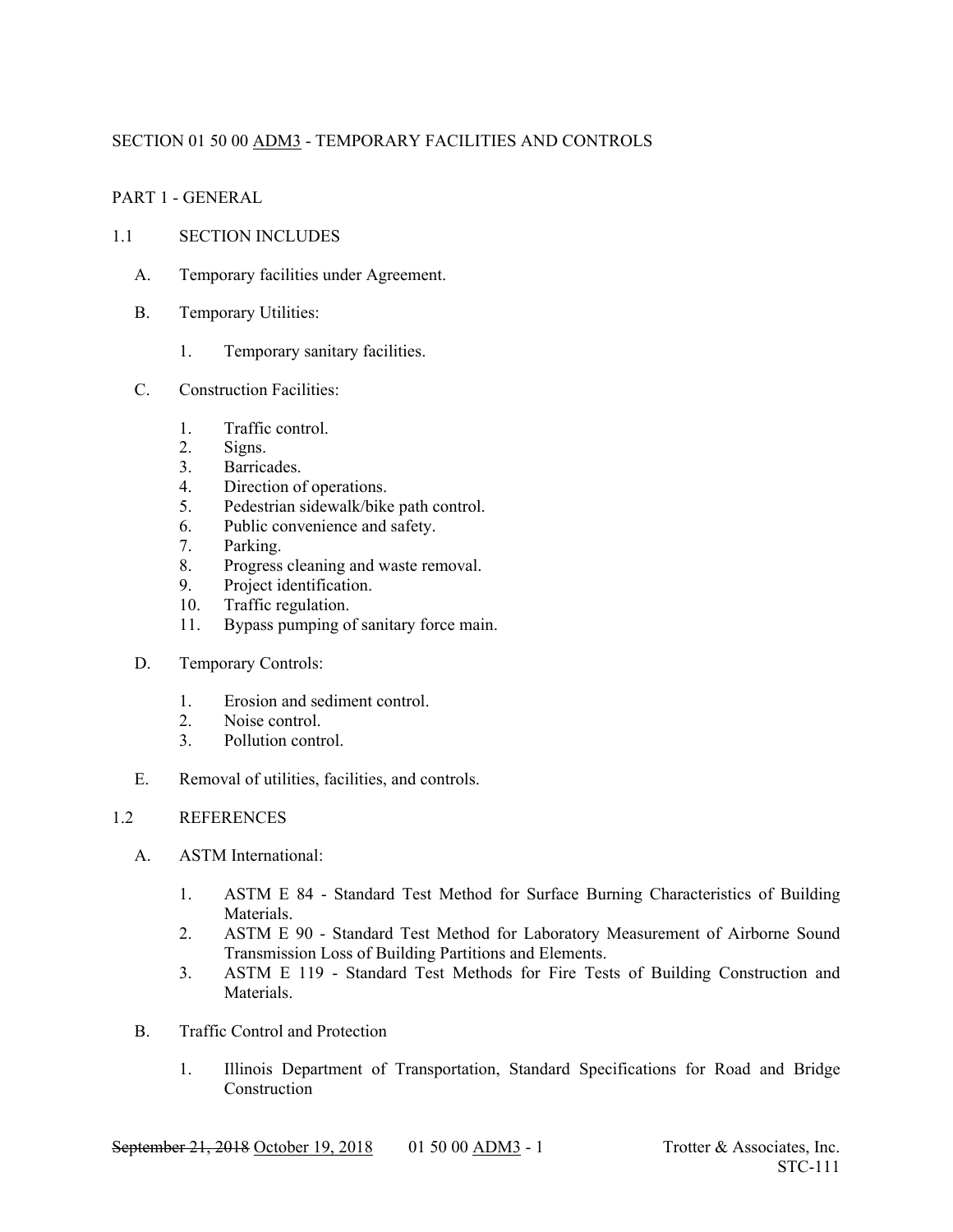- 2. Illinois Manual on Uniform Traffic Control Devices for Streets and Highways (MUTCD)
- 3. Illinois Department of Transportation, Standard Specifications for Traffic Control Items and Other Highway Standards.
- 4. IDOT Section 701 Work Zone Traffic Control

## 1.3 TEMPORARY FACILITIES UNDER AGREEMENT

- A. Temporary Provisions Provided by Contractor:
	- 1. Cleaning during construction.
	- 2. Construction aids.
	- 3. Temporary dust control, erosion and sediment control, and other necessary temporary controls.
	- 4. Temporary barriers, barricades, and similar devices as necessary for safety and protection of construction personnel and public.
	- 5. Temporary tree and plant protection.
	- 6. Temporary provisions for protection of installed Work.

#### 1.4 TEMPORARY SANITARY FACILITIES

- A. Provide and maintain required facilities and enclosures.
- 1.5 TRAFFIC CONTROL
	- A. Traffic Control and Protection shall be provided as called for in the plan, these Specifications, applicable Highway Standards, or as directed by the Owner or Engineer.
	- B. Comply with the ordinances and requirements of the City of St. Charles, the Kane County Division of Transportation, the Illinois Department of Transportation and other local authorities having jurisdiction.
	- C. The governing factor in the execution and staging or work for this project is to provide the motoring public with the safest possible travel conditions along the roadway through the construction zone. The Contractor shall arrange his operations to keep the closing of any lane of the roadway to a minimum.
	- D. All Traffic Control devices used on this Project shall conform to the Plans, Special Provisions, Traffic Control Standards, Traffic Specifications and the "Illinois Manual on Uniform Traffic Control Devices for Streets and Highways." No modifications of these requirements will be allowed without prior written approval of the Engineer.
	- E. Traffic Control devices include: signs and their supports, signals, pavement markings, barricades with sand bags, channelizing devices, warning lights, arrow boards, flaggers, or any other device used for the purpose of regulating, warning or guiding traffic through or around the construction zone.
	- F. The initial erection of a traffic control installation shall not include devices that are bent, scratched, faded, worn, dirty or otherwise present a shabby appearance. The Contractor is required to conduct routine inspections of the worksite at a frequency that will allow for the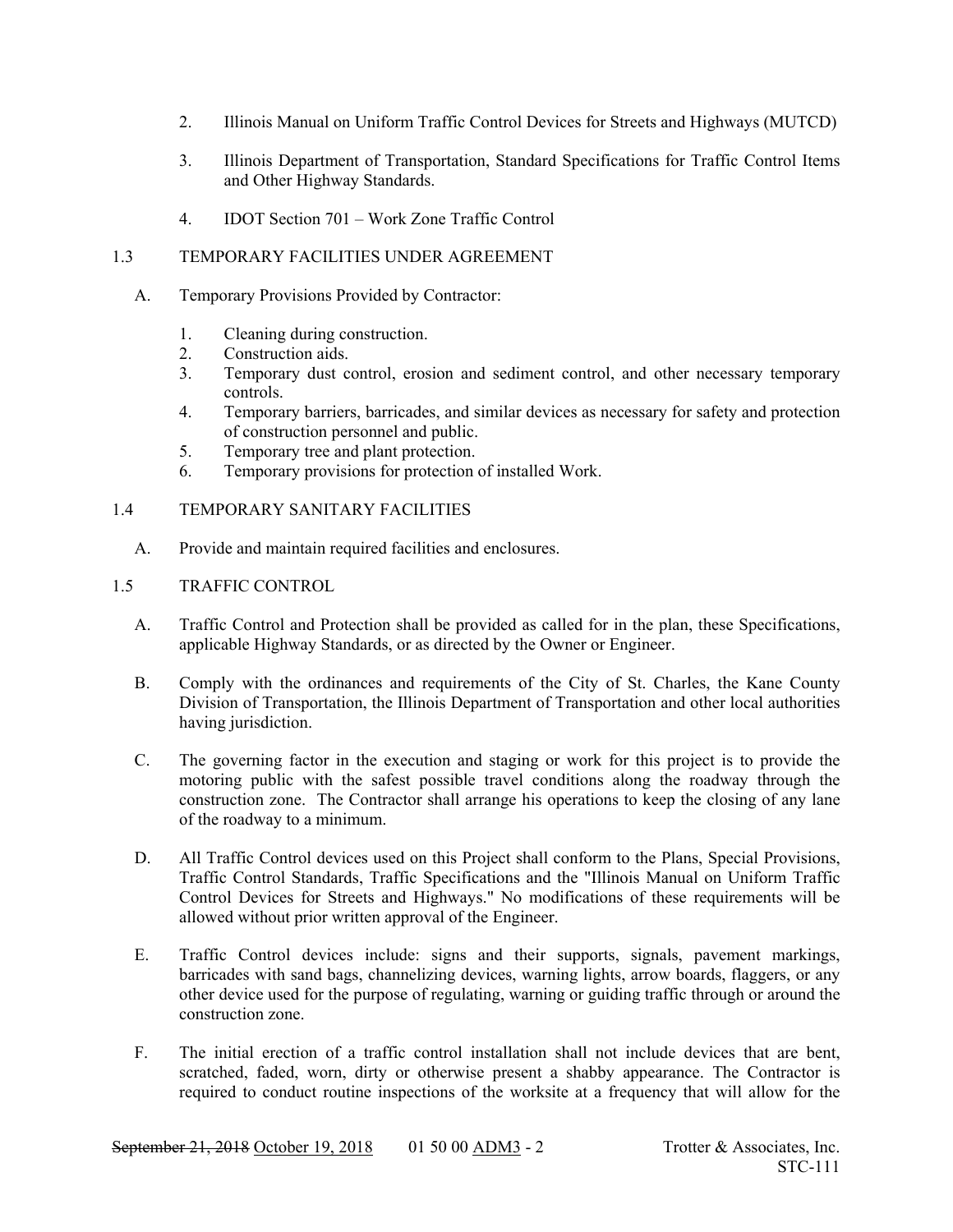prompt replacement of any traffic control device that has become worn or damaged to the extent that it no longer conforms to the shape, dimensions, color and operational requirements of the MUTCD, and the Traffic Control Standards or will no longer present a neat appearance to motorists. A sufficient quantity of replacement devices, based on vulnerability to damage, shall be readily available to meet this requirement.

- G. The Contractor shall be responsible for the proper location, installation, and arrangement of all traffic control devices. Special attention shall be given to advance warning signs during construction operations in order to keep lane assignment consistent with barricade placement at all times. The Contractor shall cover all traffic control devices that are inconsistent with detour or lane assignment patterns during the transition from one construction phase to another.
- H. The Contractor shall coordinate all traffic control work on this project with adjoining or overlapping projects, including barricade placement necessary to provide a uniform traffic detour patters. When directed by the Engineer, the Contractor shall remove all traffic control devices which were furnished, installed maintained by him under this contract, and such devices shall remain the property of the Contractor. All traffic control devices shall remain in place until specific authorization for relocation of removal is received from the Engineer.
- I. The Contractor shall ensure all traffic control devises installed by him are operational 24 hours a day, including Sundays and holidays. The Contractor shall furnish the name of the individual in his direct employ who is to be responsible for the installation and maintenance of the traffic control for this project. If the actual installation and maintenance are to be accomplished by a Subcontractor, consent shall be requested at the time of the preconstruction meeting in accordance with IDOT Article 108.01. This shall not relieve the Contractor of the foregoing requirement for a responsible individual in Its direct employ.

#### 1.6 SIGNS

- A. Construction signs referring to daytime lane closures during working hours shall be removed or covered during non-working hours.
- B. Throughout the duration of this project, all existing traffic signs shall be maintained by the Contractor All provisions of Article 107.25 of the Standard Specifications shall apply, except the third paragraph shall be revised to read: "The Contractor shall maintain, furnish and replace at his owe expense, any traffic sign or post which has been damaged or lost by the Contractor or a third party."
- C. "Fresh Oil" signs (W21-2) shall be used when prime is applied to pavement that is open to traffic. The signs are to remain until tracking of the prime ceases. The sign shall be erected a minimum of 500 feet preceding the start of the prime and on all side roads within the posted area. The "Fresh Oil" sign on the side of the road shall be posted a minimum of 200 feet from the mainline pavement.

## 1.7 BARRICADES

A. Any drop off greater than three inches, but less than six inches within eight feet of the pavement edge shall be protected by Type I or II barricades equipped with mono-directional steady bum lights at 100 foot center to center spacing. If the drop off within eight feet of the pavement edge exceeds six inches, the barricades mentioned above shall be placed at 50 foot center-to-center spacing. Barricades that must be placed in excavated areas shall have leg extensions installed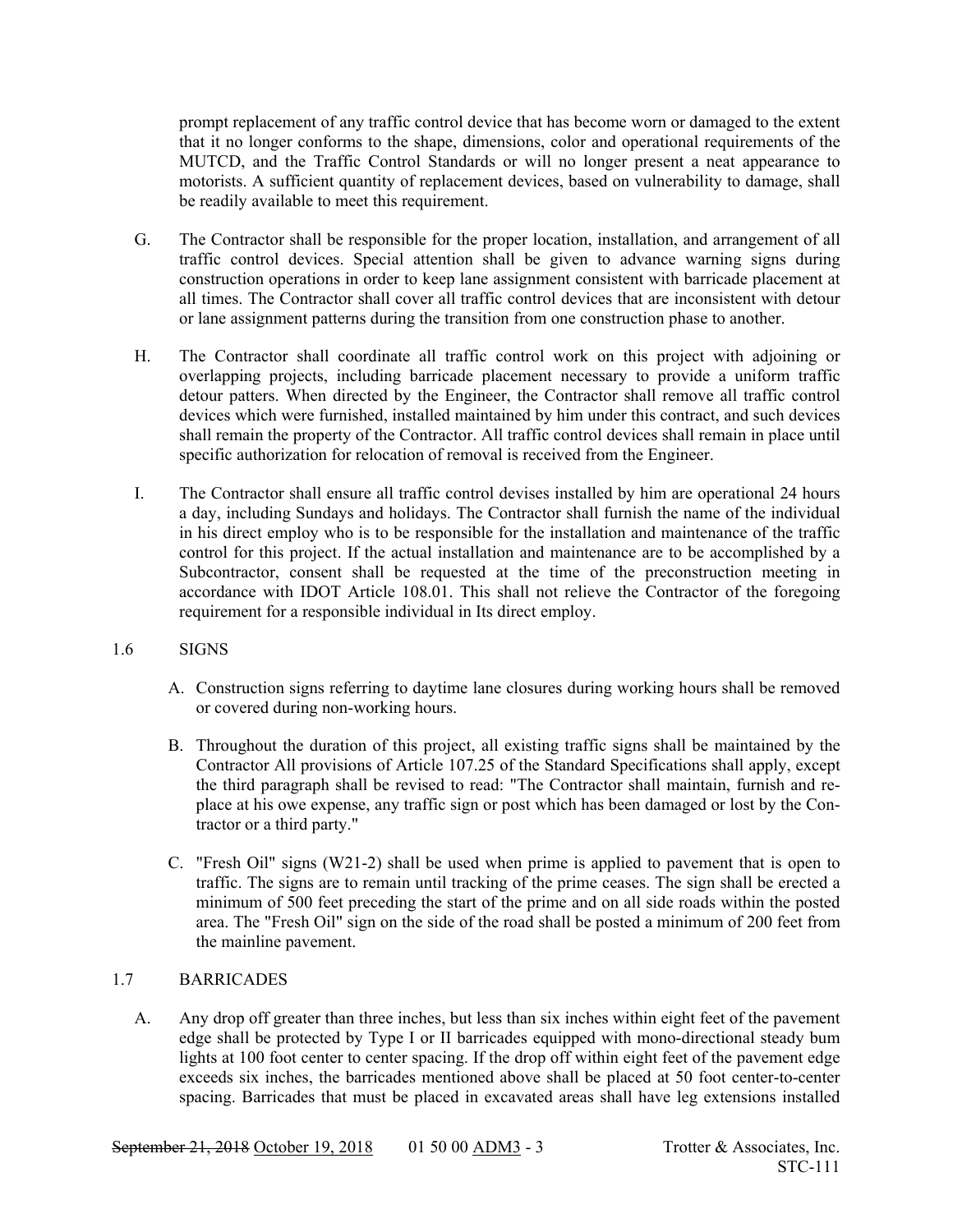such that the top of the barricade is in compliance with the height requirements of Standard 702001.

- B. Check barricades shall be placed in work areas perpendicular to traffic every 100 feet, one per lane and per shoulder, to prevent motorists from using work areas as a traveled way. Two additional check barricades shall be placed in advance of each patch excavation or any other hazard in the work area, the first at the edge of the open traffic lane and the second centered in the closed lane. Check barricades shall be Type I or II and equipped with a flashing light.
- C. Vertical panels, drums or other delineating devices may be substituted for Type I or II barricades with the approval of the Engineer.

#### 1.8 DIRECTION OF OPERATIONS

A. Placement of all signs and barricades shall proceed in the direction of flow of traffic. Removal of all signs and barricades shall start at the end of the construction areas and proceed toward oncoming traffic unless otherwise directed by the Engineer.

#### 1.9 PEDESTRIAN SIDEWALK/BIKE PATH CONTROL

- A. The Contractor shall install, maintain and remove necessary signs and barricades needed to direct pedestrians to usable bike paths, sidewalks and walkways during the construction.
- B. All barricades shall be Type I or H equipped with a flashing light. At each point of closure, sufficient numbers of barricades shall be used to completely close the sidewalk to pedestrian movement. Where construction activities involve sidewalks on both sides of the street, the work shall be staged so that both sidewalks are not out of service at the same time.
- C. When only one access route for a sidewalk/bike path is available, contractor to stage construction to ensure that the access is open for use and meets ADA requirements during construction.

#### 1.10 PUBLIC CONVENIENCE AND SAFETY

- A. Access for driveways shall be maintained at all times during construction. The Contractor shall notify the property owner of the loss of driveway use a minimum of 48 hours before the driveway access loss.
- B. No road closure or restriction shall be permitted except those covered by Standard Designs without written approval by the Engineer.

#### 1.11 PARKING

- A. Arrange for temporary gravel surface parking areas to accommodate construction personnel. Locate as approved by Engineer and Owner.
- B. When Site space is not adequate, provide additional off-Site parking. Off street parking shall be permitted at locations as shown on the plans and other locations as approved by the owner in writing.
- C. Do not allow heavy vehicles or construction equipment in parking areas.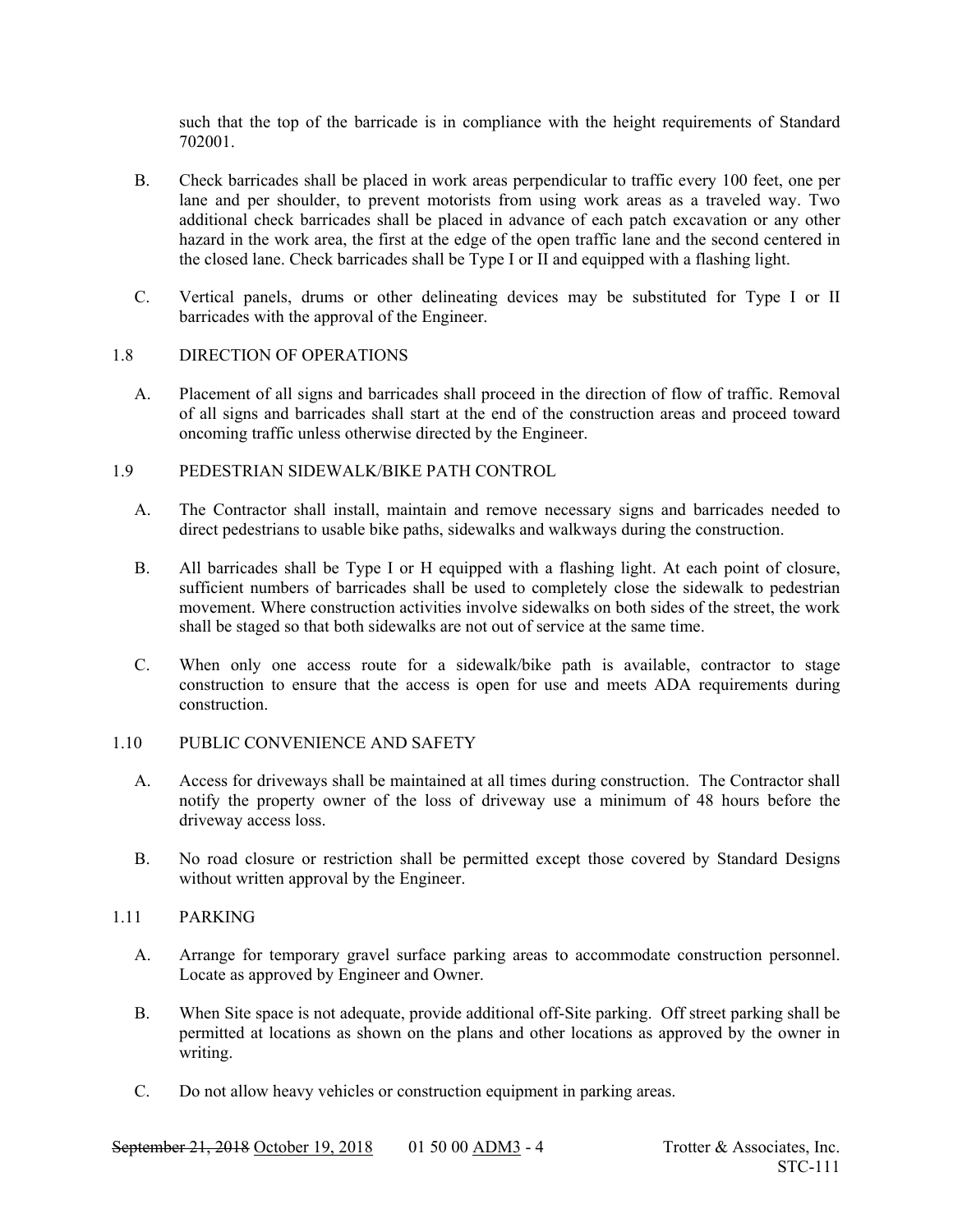- D. Permanent Pavements and Parking Facilities:
	- 1. Before Substantial Completion, bases for permanent roads and parking areas may be used for construction traffic.
	- 2. Avoid traffic loading beyond paving design capacity. Tracked vehicles are not allowed.
	- 3. Use of permanent parking structures is permitted.
- E. Maintenance:
	- 1. Maintain traffic and parking areas in sound condition free of excavated material, construction equipment, products, mud, snow, ice, and the like.
	- 2. Maintain existing and permanent paved areas used for construction; promptly repair breaks, potholes, low areas, standing water, and other deficiencies, to maintain paving and drainage in original or specified condition.
- F. Removal, Repair:
	- 1. Remove temporary materials and construction before Substantial Completion.
	- 2. Remove underground Work and compacted materials to depth of 2 feet; fill and grade Site as indicated.
	- 3. Repair existing facilities damaged by use, to original condition and/or specified condition.
- G. Mud from Site vehicles: Provide means of removing mud from vehicle wheels before entering streets.

#### 1.12 PROGRESS CLEANING AND WASTE REMOVAL

- A. Collect and remove waste materials, debris, and rubbish from Site periodically and dispose of off-Site.
- 1.13 PROJECT IDENTIFICATION
	- A. Project Identification Sign:
		- 1. One painted sign, 24-sq. ft. area, bottom at 7 feet aboveground.
		- 2. Content:
			- a. Project title and name of Owner.
			- b. Names and titles of authorities.
			- c. Names and titles of Engineer and Consultants.
			- d. Name of Prime Contractor and major Subcontractors.
		- 3. Graphic Design, Colors, and Style of Lettering: Designated by Owner.
	- B. Project Informational Signs:
		- 1. Painted informational signs of same colors and lettering as Project identification sign or standard products; size lettering for legibility at 100-foot distance.
		- 2. Provide sign at each field office and storage shed, and provide directional signs to direct traffic into and within Site. Relocate as Work progress requires.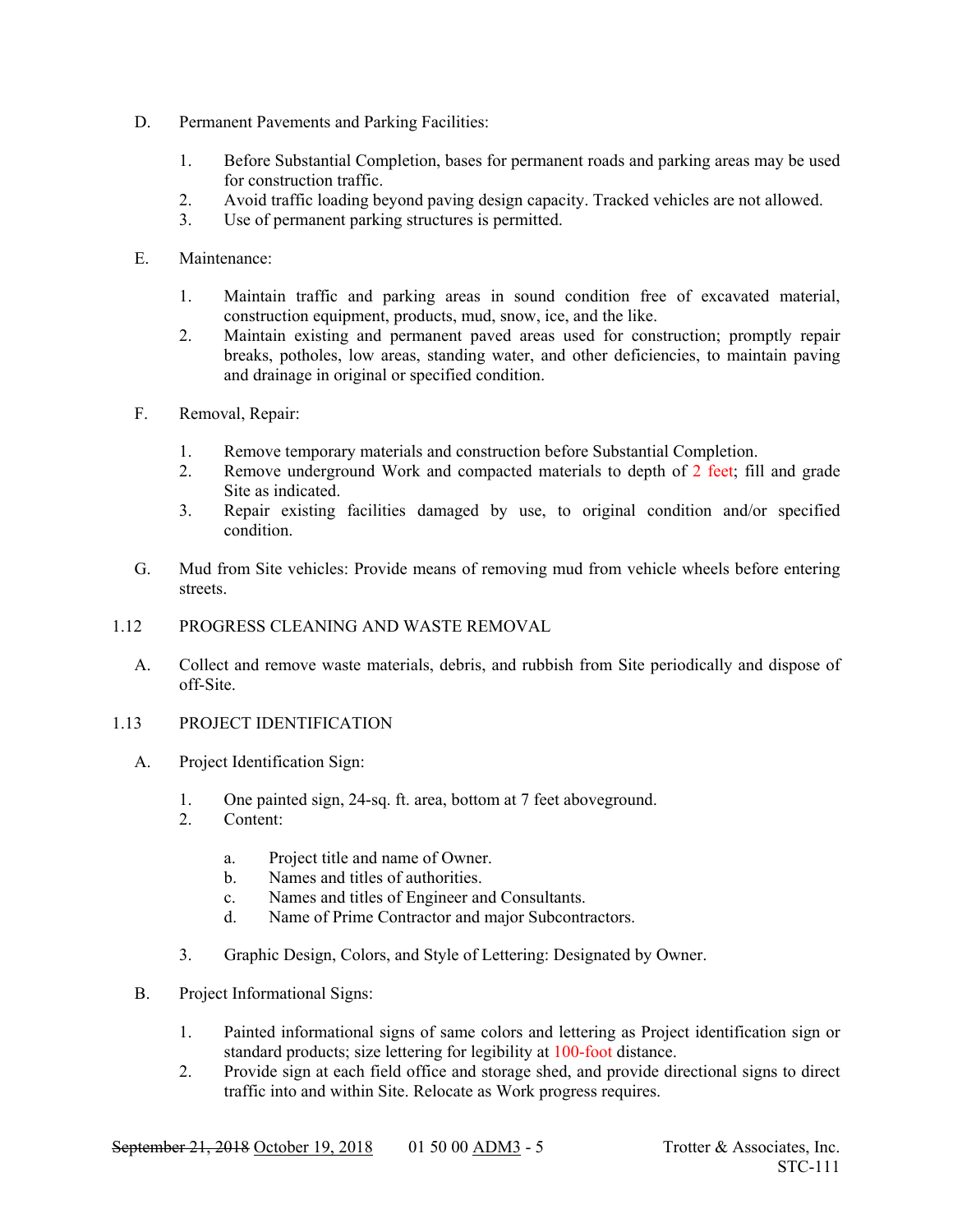- 3. Provide municipal traffic agency directional traffic signs to and within Site.
- 4. No other signs are allowed without Owner's permission except those required by law.
- C. Design sign and structure to withstand 60-mph wind velocity.
- D. Sign Painter: Experienced as professional sign painter for minimum of three years.
- E. Finishes, Painting: Adequate to withstand weathering, fading, and chipping for duration of construction.
- F. Show content, layout, lettering, color, foundation, structure, sizes, and grades of members.
- G. Sign Materials:
	- 1. Structure and Framing: New metal, structurally adequate.
	- 2. Sign Surfaces: Exterior grade plywood with medium-density overlay, minimum of 3/4 inches thick, standard large sizes to minimize joints.
	- 3. Rough Hardware: Galvanized.
	- 4. Paint and Primers: Exterior quality, two coats; sign background of white color.
	- 5. Lettering: Precut vinyl self-adhesive products, blue.
- H. Installation:
	- 1. Install Project identification sign within 15 days after date established by Notice to Proceed.
	- 2. Erect at Owner-Selected location.
	- 3. Erect supports and framing on secure foundation, rigidly braced and framed to resist wind loadings.
	- 4. Install sign surface plumb and level, with butt joints. Anchor securely.
	- 5. Paint exposed surfaces of sign, supports, and framing.
- I. Maintenance: Maintain clean signs and supports; repair deterioration and damage.
- J. Removal: Remove signs, framing, supports, and foundations at completion of Project and restore area.

#### 1.14 TRAFFIC REGULATION

- A. Signs, Signals, and Devices:
	- 1. Post-Mounted and Wall-Mounted Traffic Control and Informational Signs: As approved by authorities having jurisdiction.
	- 2. Automatic Traffic Control Signals: As approved by local jurisdictions.
	- 3. Traffic Cones, Drums, Flares, and Lights: As approved by authorities having jurisdiction.
	- 4. Flag Person Equipment: As required by authorities having jurisdiction.
- B. Flag Persons: Provide trained and equipped flag persons to regulate traffic when construction operations or traffic encroach on public traffic lanes.
- C. Flares and Lights: Use flares and lights during hours of low visibility to delineate traffic lanes and to guide traffic.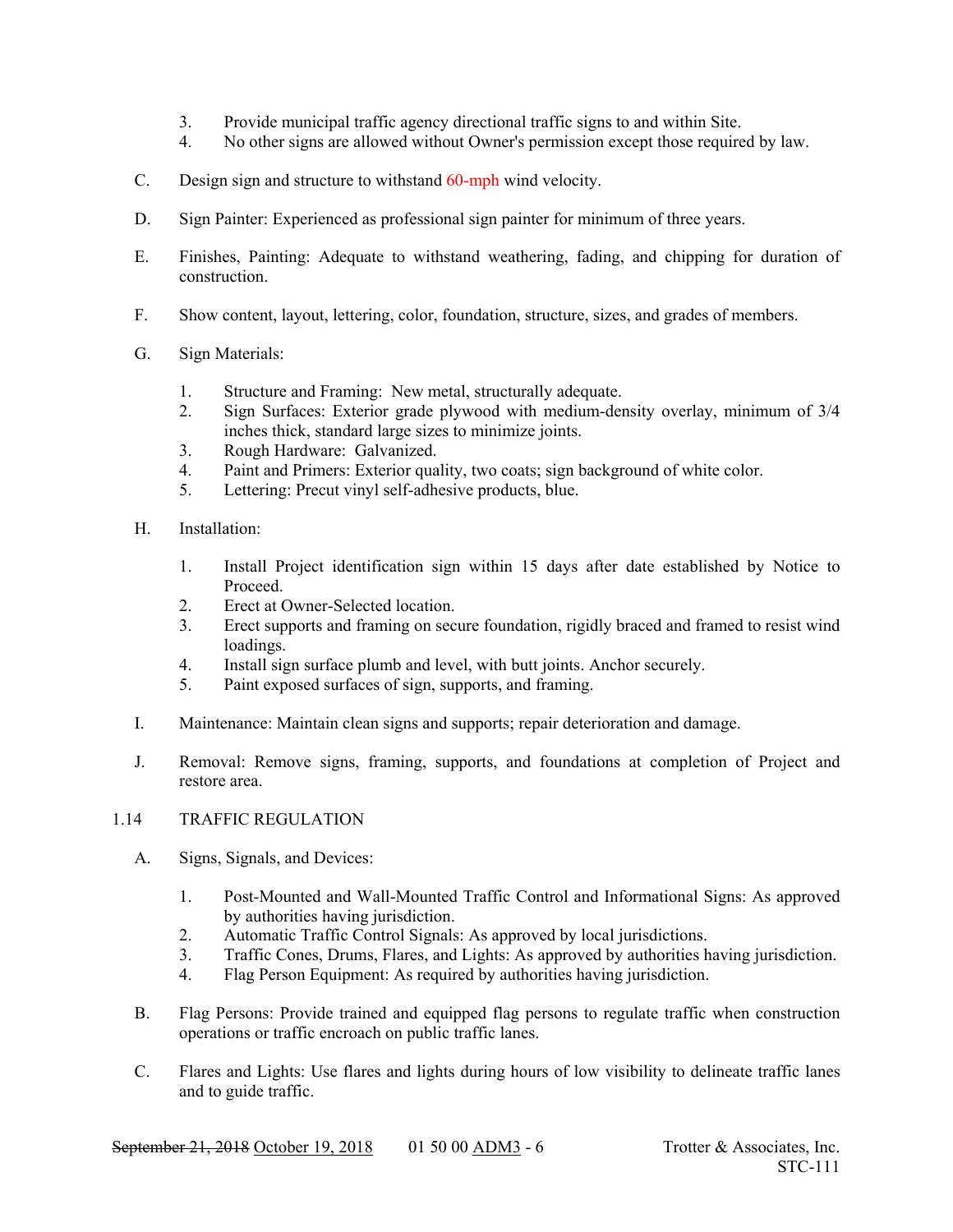- D. Haul Routes:
	- 1. Consult with authorities having jurisdiction and establish public thoroughfares to be used for haul routes and Site access.
	- 2. Confine construction traffic to designated haul routes.
	- 3. Provide traffic control at critical areas of haul routes to regulate traffic and to minimize interference with public traffic.
- E. Traffic Signs and Signals:
	- 1. Provide signs at approaches to Site and on Site, at crossroads, detours, parking areas, and elsewhere as needed to direct construction and affected public traffic.
	- 2. Provide, operate, and maintain traffic control signals to direct and maintain orderly flow of traffic in areas under Contractor's control and areas affected by Contractor's operations.
	- 3. Relocate signs and signals as Work progresses, to maintain effective traffic control.
- F. Removal:
	- 1. Remove equipment and devices when no longer required.
	- 2. Repair damage caused by installation.
	- 3. Remove post settings to depth of 2 feet below finished grade.

#### 1.15 BYPASS PUMPING OF SANITARY FORCE MAINS

- A. Section includes requirements for implementing a temporary pumping system for the purpose of diverting existing sewage flow around work area.
- B. Quality Assurance:
	- 1. Follow national standards and as specified herein.
	- 2. Perform leakage and pressure tests on discharge piping using clean water, before operation. Notify Engineer 24 hours prior to testing.
	- 3. Maintain and inspect temporary pumping system every two hours. Responsible operator: on site when pumps are operating.
	- 4. Keep and maintain spare parts for pumps and piping on site, as required.
	- 5. Maintain adequate hoisting equipment and accessories on site for each pump.
- C. Submittals:
	- 1. Detailed plan and description of proposed pumping system. Indicate number, size, material, location and method of installation of suction and discharge piping, size of pipeline or conveyance system to be bypassed, staging area for pumps, site access point, and expected flow.
		- a. Size and location of manhole or access points for suction and discharge hose or piping.
		- b. Sections showing suction and discharge pipe depth, embedment, select fill and special backfill, if buried.
		- c. Temporary pipe supports and anchoring required.
		- d. Thrust and restraint block sizes and locations.
		- e. Sewer plugging method and type of plugs.
		- f. Bypass pump sizes, capacity, number of each size to be on site and power requirements.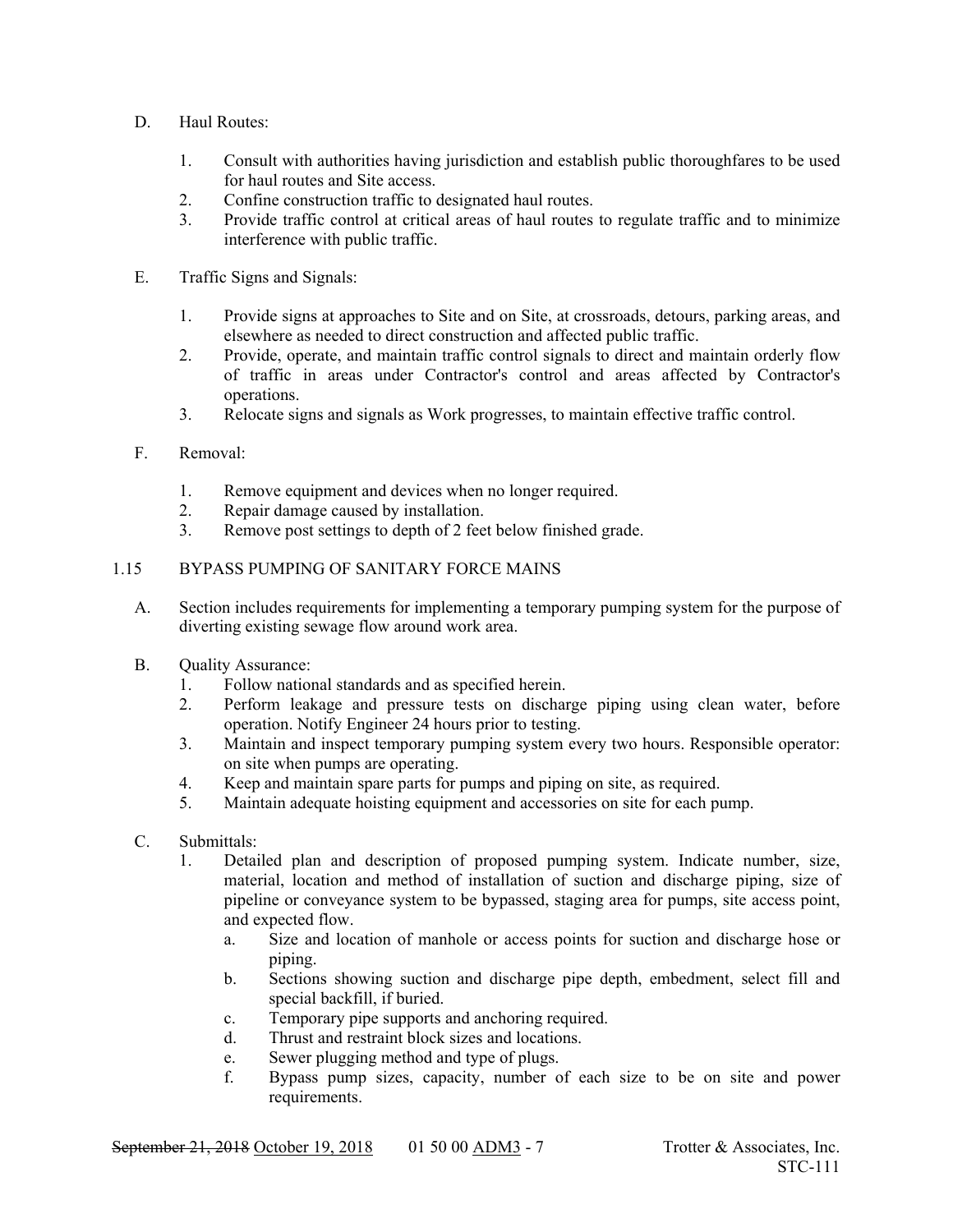- g. Backup pump, power and piping equipment.
- h. Calculations of static lift, friction losses, and flow velocity. Pump curves showing pump operating range.
- i. Design plans and computation for access to bypass pumping locations indicated on drawings.
- j. Calculations for selection of bypass pumping pipe size.
- k. Method of noise control for each pump and/or generator.
- l. Method of protecting discharge manholes or structures from erosion and damage.
- m. Schedule for installation and maintenance of bypass pumping lines.
- n. Procedures to monitor upstream mains for backup impacts.
- o. Procedures for setup and breakdown of pumping operations.
- p. Emergency plan detailing procedures to be followed in event of pump failures, sewer overflows, service backups, and sewage spillage.
	- 1) Maintain copy of emergency plan on site for duration of project.
- 2. Certify bypass system will meet requirements of codes, and regulatory agencies having jurisdiction.
- D. Contractors Responsibility for Overflows and Spills: Schedule and perform work in manner that does not cause or contribute to incidence of overflows, releases or spills of sewage from sanitary sewer system or bypass operation.
- E. Transport, deliver, handle, and store pipe, fittings, pumps, ancillary equipment and materials to prevent damage and following manufacturer's recommendations. Inspect all material and equipment for proper operation before initiating work.
- F. Material found to be defective or damaged due to manufacturer or shipment:
	- 1. When Engineer deems repairable: Repair as recommended by manufacturer.
	- 2. When Engineer deems not repairable: Replace as directed by Engineer before initiating work.
	- 3. Repair or replacement of defective or damaged material and equipment will be at no cost to Commission.
- G. Discharge and Suction Pipes: Approved by Engineer.
	- 1. Discharge piping: Determined according to flow calculations and system operating calculations.
	- 2. Suction piping: Determined according to pump size, flow calculations, and manhole depth following manufacturer's specifications and recommendations.
	- 3. Polyethylene Plastic Pipe:
		- a. High density solid wall and following ASTM F714 Polyethylene (PE) Plastic Pipe (SDR-DR) based on Outside Diameter, ASTM D1248 and ASTM D3550
		- b. Homogenous throughout, free of visible cracks, discoloration, pitting, varying wall thickness, holes, foreign material, blisters, or other deleterious faults.
	- 4. High-Density Polyethylene (HDPE).
		- a. Homogenous throughout, free of visible cracks, discoloration, pitting, varying wall thickness, holes, foreign material, blisters, or other deleterious faults.
			- 1) Defective areas of pipe: Cut out and joint fused as stated herein.
		- b. Assembled and joined at site using couplings, flanges or butt-fusion method to provide leak proof joint. Follow manufacturer's instructions and ASTM D 2657.
			- 1) Threaded or solvent joints and connections are not permitted.
		- c. Fusing: By personnel certified as fusion technicians by manufacturer of HDPE pipe and/or fusing equipment.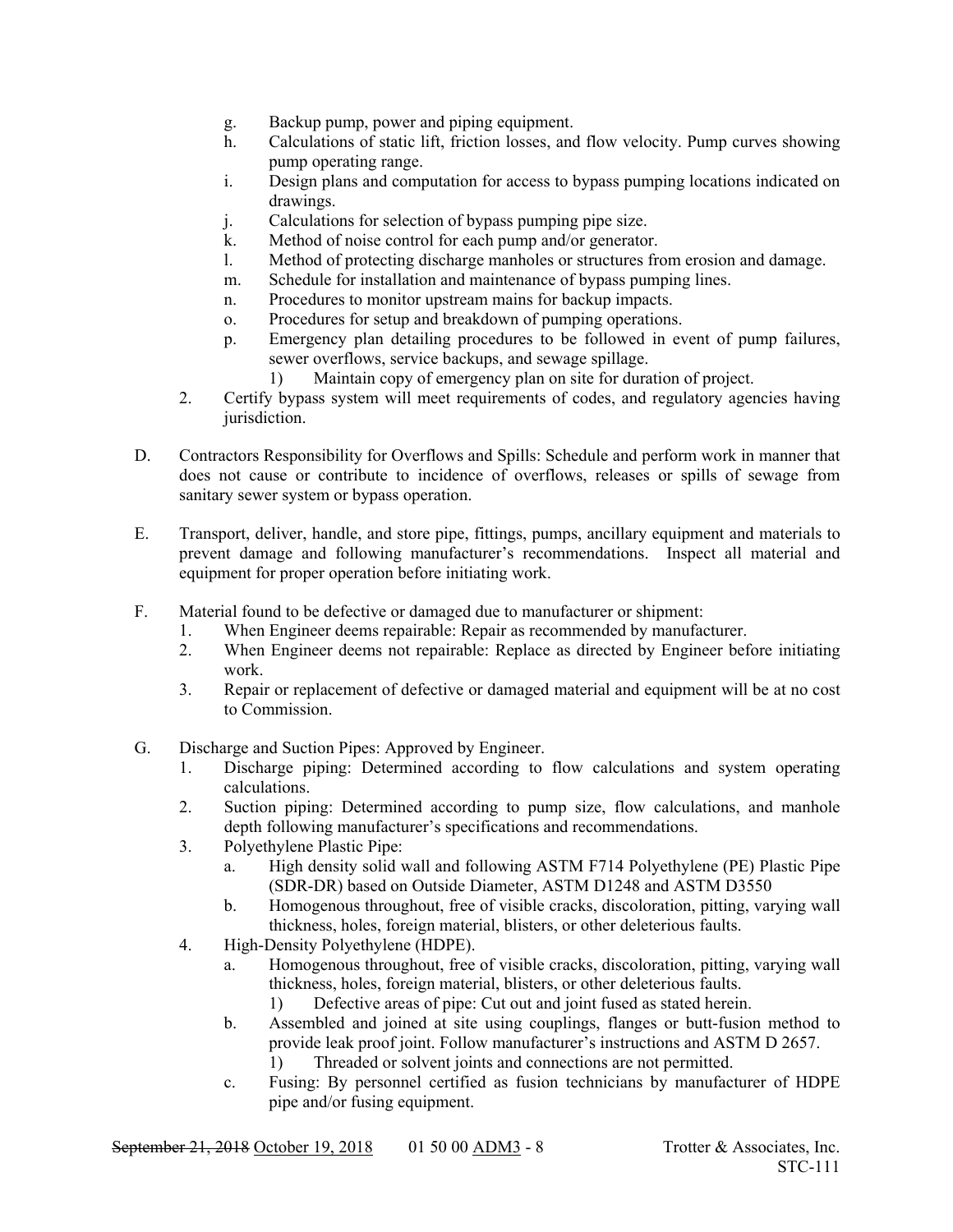- d. Butt-fused joint: True alignment and uniform roll-back beads resulting from use of proper temperature and pressure.
	- 1) Allow adequate cooling time before removal of pressure.
	- 2) Watertight and have tensile strength equal to that of pipe.
	- 3) Acceptance by Engineer before insertion.
- e. Use in streams, storm water culverts and environmentally sensitive areas.
- 5. Flexible Hoses and Associated Couplings and Connectors.
	- a. Abrasion resistant.
	- b. Suitable for intended service.
	- c. Rated for external and internal loads anticipated, including test pressure.
		- 1) External loading design: Incorporate anticipated traffic loadings, including traffic impact loading.
	- d. When subject to traffic loading, compose system, such as traffic ramps or covers.
		- 1) Install system and maintain H-20 loading requirements while in use or as directed by the Engineer.
- 6. Valves and Fittings: Determined according to flow calculations, pump sizes previously determined, and system operating pressures.
- 7. Plugs: Selected and installed according to size of line to be plugged, pipe and manhole configurations, and based on specific site.
	- a. Additional plugs: Available in the event a plug fails. Plugs will be inspected before use for defects which may lead to failure.
- 8. Aluminum "irrigation type" piping or glued PVC piping will not be permitted.
- 9. Discharge hose will only be allowed in short sections when approved by Engineer.
- H. Pumps:
	- 1. Fully automatic self-priming units that do not require the use of foot-valves or vacuum pumps in priming system.
	- 2. Electric or diesel powered.
	- 3. Constructed to allow dry running for long periods of time to accommodate cyclical nature of effluent flows.
	- 4. Pumps shall be provided with:
		- a. Necessary stop/start controls for each pump.
		- b. One standby pump of each size maintained on site.
			- 1) On-line, isolated from primary system by a valve.
		- c. Quiet flow pumps at request of Engineer.
- I. Design Requirements:
	- 1. Royal Fox Lift Station No. II Bypass (Raw Sewage)
		- a. Daily Average Flow: 310 gal/min.
		- b. Peak Hourly Flow: 680 gal/min.
		- c. Sufficient capacity to pump peak flow of 700 gal/min with largest pump out of service.
	- 2. The pump station does not have provisions to facilitate bypassing of the existing force main to be replaced. Contractor may disconnect existing force main at limits of removal, install new 8" plug valve and new bypass cleanout on the existing force main, and extend temporary piping from this location to their pumping equipment between the existing metering and bypass connection vault #1 and the new bypass cleanout. Alternatively, the contractor may run discharge piping to the existing force main discharge structure, located approximately 3,000 feet south of the lift station.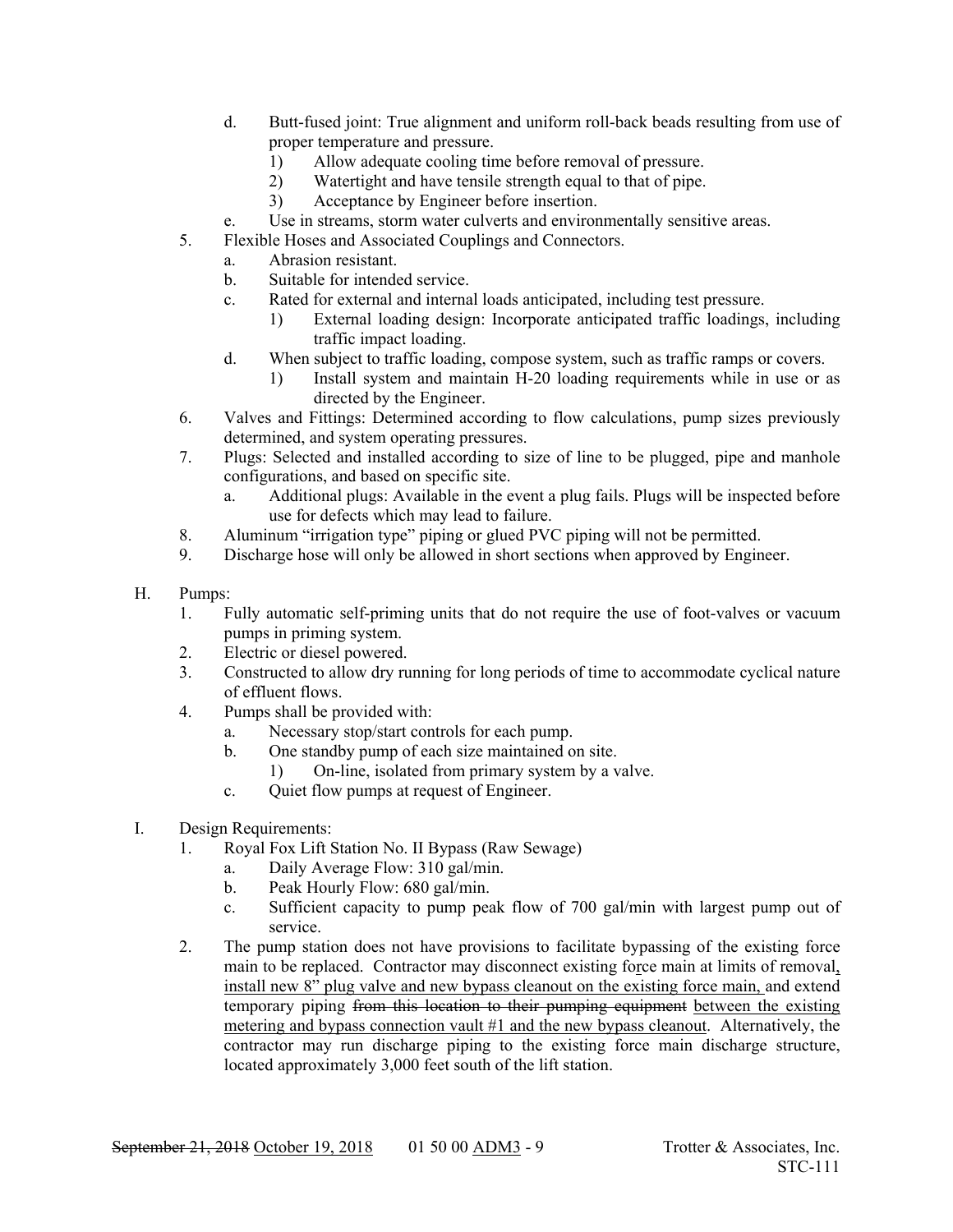- 3. Provide pipeline plugs and pumps of adequate size to handle peak flow, and temporary discharge piping to ensure total flow of raw sewage can be safely diverted around the Work.
- J. Preparation:
	- 1. Determining location of bypass pipelines.
		- a. Minimize disturbance to ability of staff to operate the existing facilities.
		- b. Obtain approvals for placement plan from operations staff and Engineer.
- K. Installation and Removal:
	- 1. Provisions and requirements must be reviewed by Engineer before starting construction.
	- 2. Plugging or blocking of sewage flows shall incorporate a primary and secondary plugging device. When plugging or blocking is no longer needed for performance and acceptance of work, remove in a manner that permits the sewage flow to slowly return to normal without surge, to prevent surcharging or causing other major disturbances downstream.
	- 3. When working inside manhole or force main, exercise caution. Follow OSHA, Local, State and Federal requirements. Take required measures to protect workforce against sewer gases and/or combustible or oxygen-deficient atmosphere.
	- 4. Installation of Bypass Pipelines:
		- a. Pipeline may be placed along shoulder of roads.
		- b. Bridge over pipelines using roadway ramps when crossing streets or sidewalks. Materials and methods must have sufficient strength to safely allow for vehicle and pedestrian traffic.
		- c. When roadway ramps cannot be used, place bypass in trenches and cover with temporary pavement as approved by Engineer.
	- 5. During bypass pumping operation, protect sewer lines from damage inflicted by equipment.
	- 6. Upon completion of bypass pumping operations, and after the receipt of written permission from Engineer, remove piping, restore property to pre-construction condition and restore pavement.

#### 1.16 EROSION AND SEDIMENT CONTROL

- A. Erosion control practices are to be constructed and maintained in accordance with the Illinois Urban Manual (latest edition) or as specified on the plans
- B. Plan and execute construction by methods to control surface drainage from cuts and fills from borrow and waste disposal areas. Prevent erosion and sedimentation.
- C. Minimize surface area of bare soil exposed at one time.
- D. Construct fill and waste areas by selective placement to avoid erosive surface silts and clays.
- E. Periodically inspect earthwork to detect evidence of erosion and sedimentation. Promptly apply corrective measures.
- F. Comply with the Storm Water Pollution Prevention Plan as shown in the contract documents.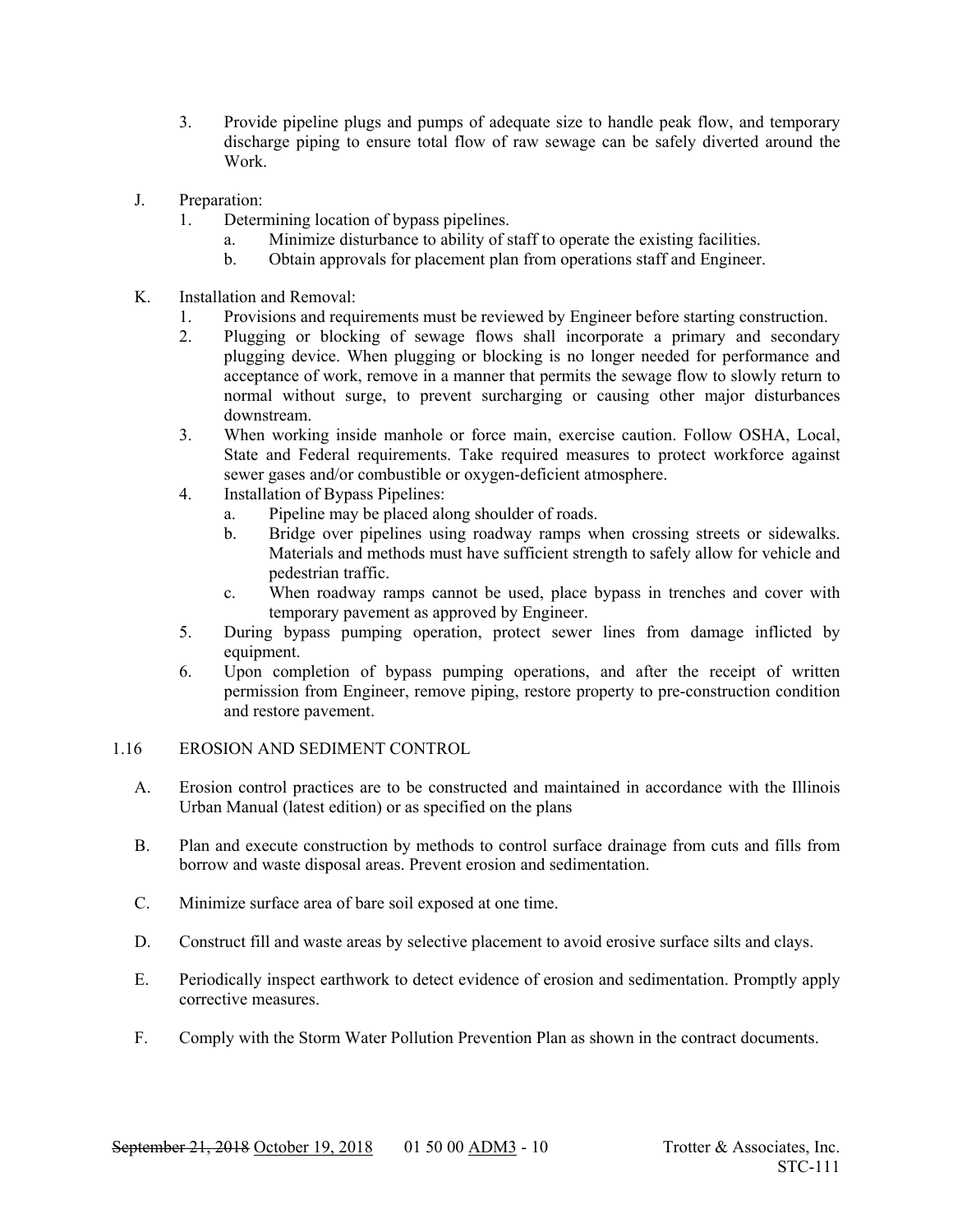#### 1.17 NOISE CONTROL

A. Provide methods, means, and facilities to minimize noise from construction operations.

#### 1.18 POLLUTION CONTROL

- A. Provide methods, means, and facilities to prevent contamination of soil, water, and atmosphere from discharge of noxious, toxic substances and pollutants produced by construction operations.
- B. Comply with pollution and environmental control requirements of State of Illinois and all regulatory agencies having jurisdiction over the project.
- 1.19 REMOVAL OF UTILITIES, FACILITIES, AND CONTROLS
	- A. Remove temporary utilities, equipment, facilities, and materials prior to Substantial Completion inspection.
	- B. Clean and repair damage caused by installation or use of temporary Work.
	- C. Restore existing facilities used during construction to original condition. Restore permanent facilities used during construction to specified condition.
- PART 2 PRODUCTS Not Used
- PART 3 EXECUTION Not Used

#### **END OF SECTION 01 50 00**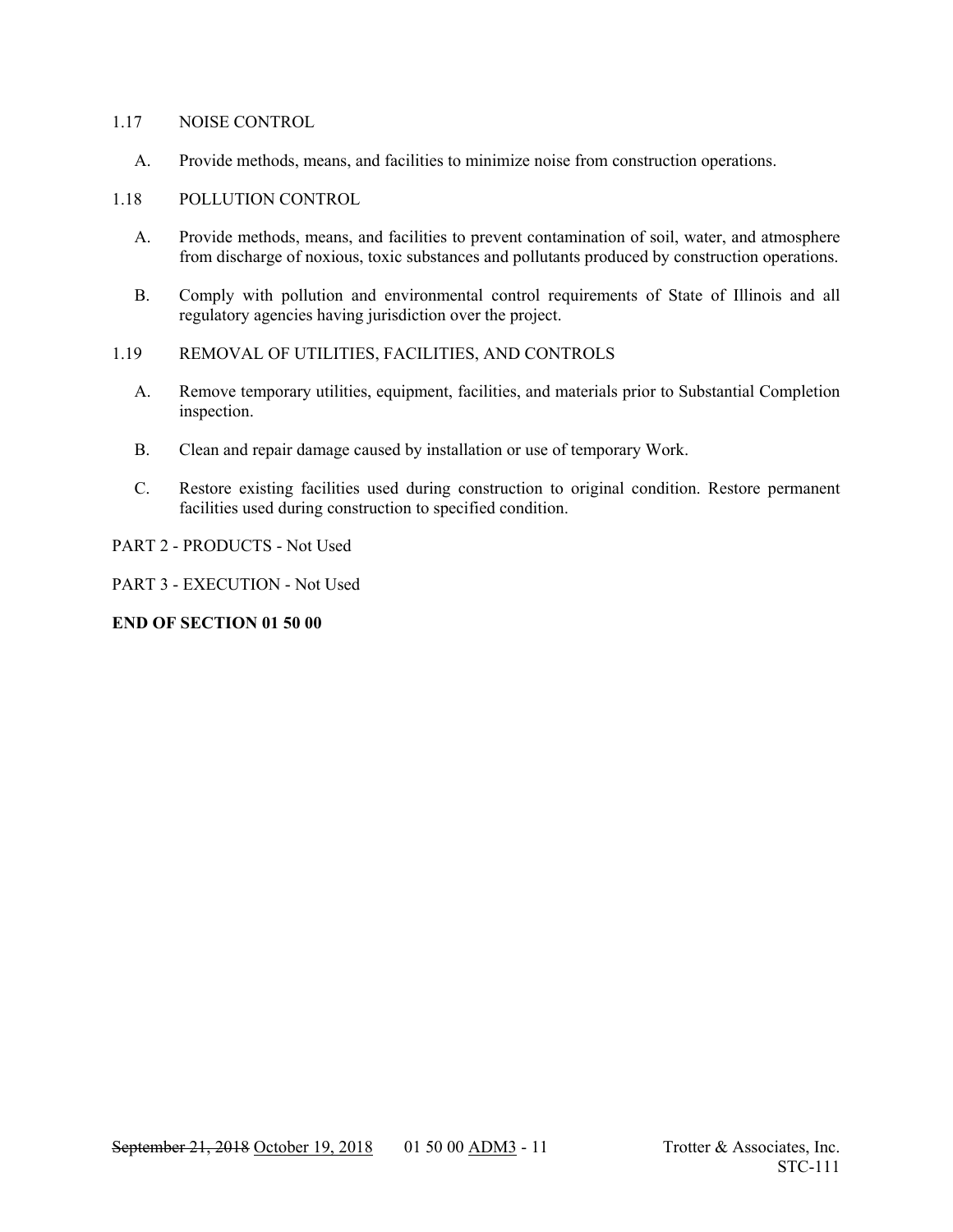**This Page Left Blank Intentionally**